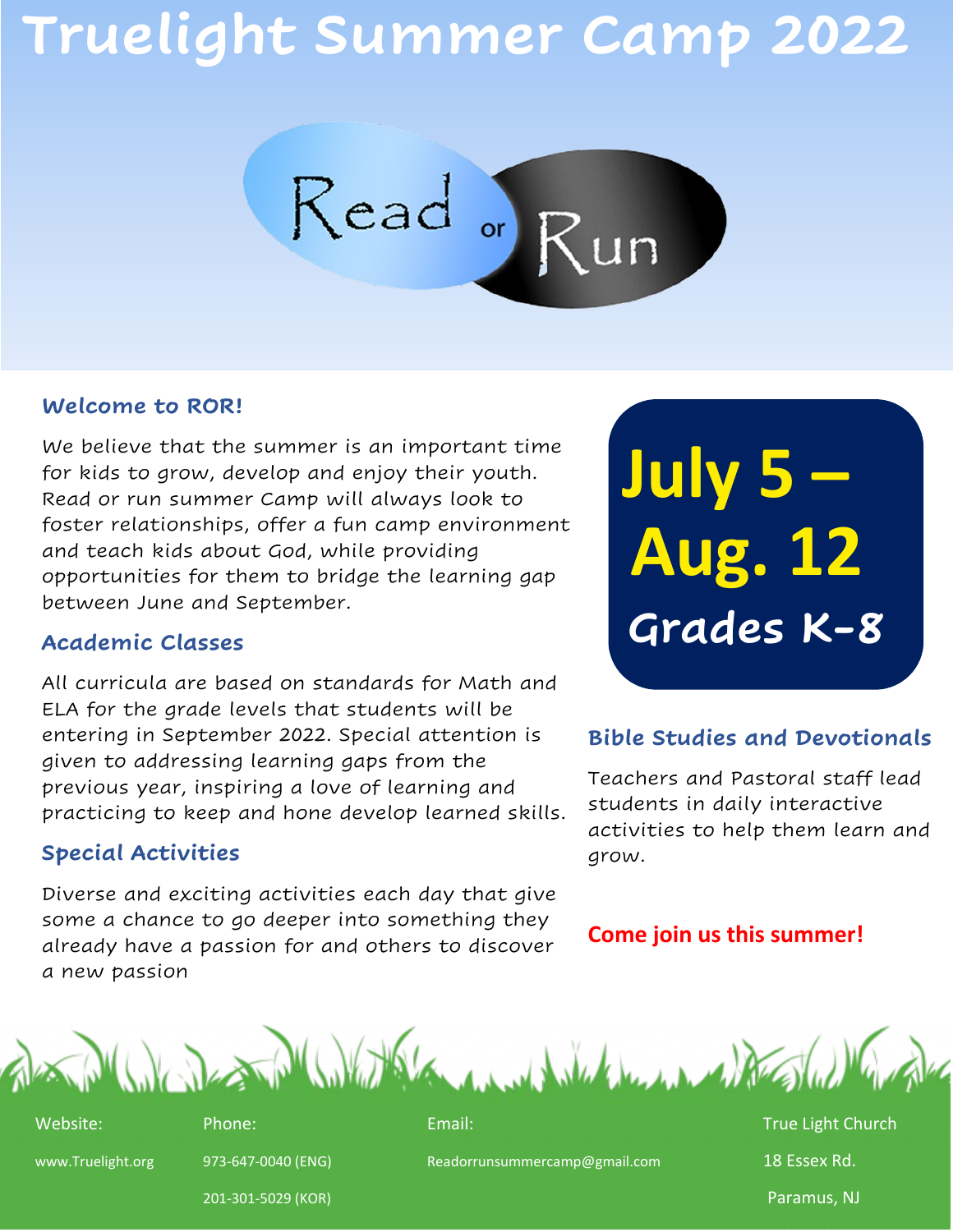### **About our Program**

**Focus:** We believe that the summer is an important time for kids to grow, develop and enjoy their youth. Read or run summer Camp will always look to foster relationships, offer a fun camp environment and teach kids about God, while providing opportunities for them to bridge the learning gap between June and September.

**Read or Run Time:** This is a time that we always start and end the day with. The goal is for this to be a self-directed time where students can take ownership of the activities that they engage in. Here, students can play games, read books, solve puzzles, build or begin their day in any way their choosing.

**Class Time:** Students spend time each day learning math and English from our dedicated and friendly teaching staff. All curricula are aligned with the state learning standards for each grade and content area. Many of our staff members are training to be educators and look to use innovative and effective strategies in the classroom to promote student engagement.

**Special Activities**: Students will engage in a different special activity each day designed to peak their interest and present fun learning opportunities that they would not have had otherwise. They will also do this in their own class groups so each activity will be target to his or her particular age group.

**Teaching Staff:** Every year we are amazed at the quality of the candidates that are willing to serve our church and work with the kids at our camp. They devote their summer to this program and put so much into making Read or Run a positive experience for their students. Many of our teachers and counselors are looking to go into a career in education, while some are currently working in the education field. All

staff are friendly, caring and see this as more than just a job. We place a strong importance on working with people who also see this as an opportunity to serve the youth and to serve God.

[Check out some of our photos from last year's Read or Run Summer Camp!](https://truelight.smugmug.com/2021/062821-Summer-Camp)







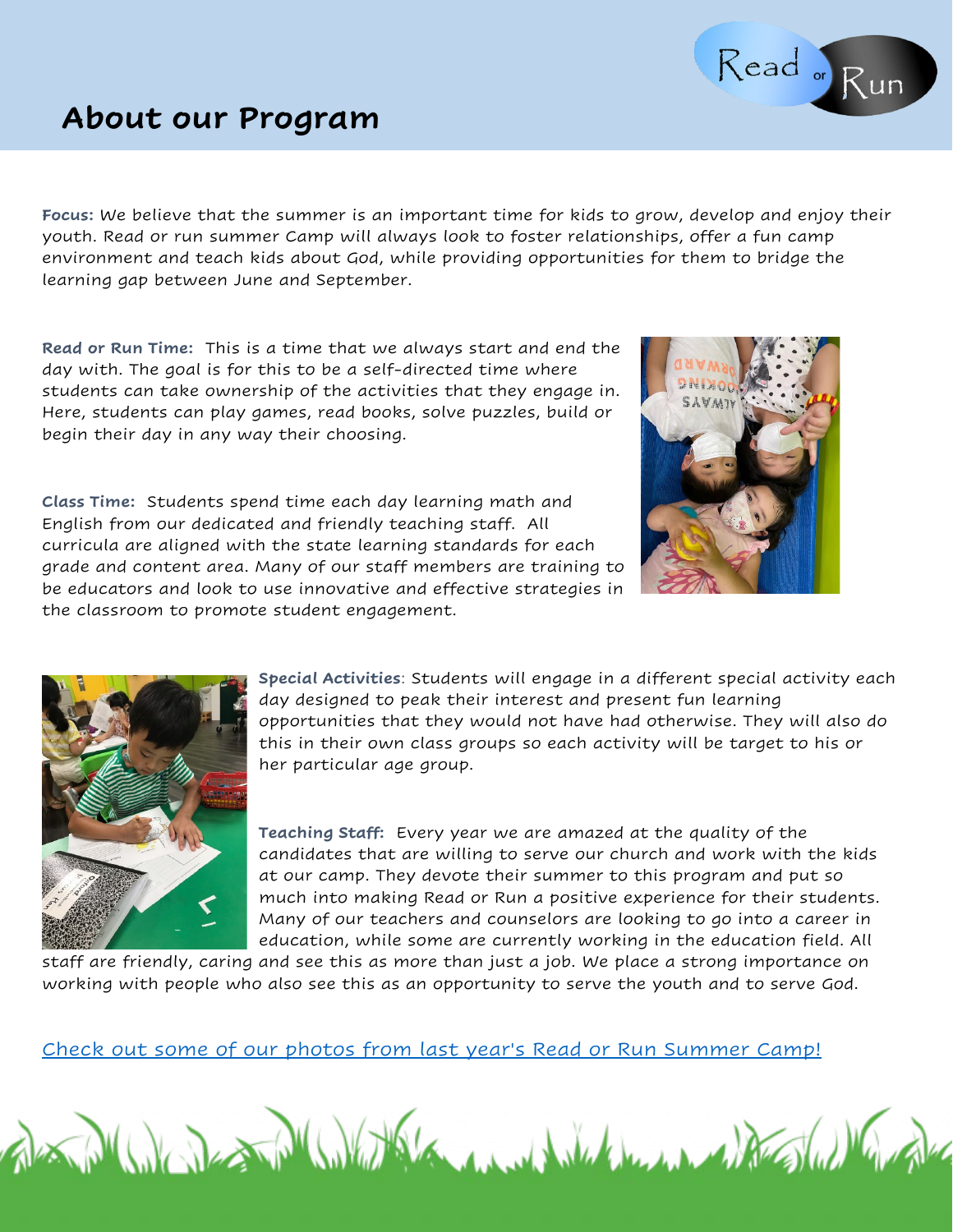

Read or Run

| Time                       | Schedule $(1^{st} – 4^{th})$ | Schedule $(5th - 8th)$ |
|----------------------------|------------------------------|------------------------|
| $9:00 - 9:15 AM$           | Classroom drop off           | Classroom drop off     |
| $9:15 - 9:40$ AM           | Read or Run                  | Bible Study            |
| $9:40 - 10:00$             | Bible Study                  | Read or Run            |
| $10:00 - 10:10 AM$         | Small Group/Snack Time       | Small Group            |
| $10:10 - 11:05$ AM         | Math                         | Language Arts          |
| 11:05-12:00 PM             | Language Arts                | Math                   |
| $12:00 - 12:30 P M$        | Lunch                        | Lunch                  |
| $12:30 - 12:45 \text{ PM}$ | Recess                       | Recess                 |
| $12:45 - 1:45$ PM          | Special Activity 1           | Special Activity 1     |
| $1:45 - 2:45$ PM           | Special Activity 2           | Special Activity 2     |
| $2:45 - 3:00 \text{ PM}$   | Classroom Pickup             | Classroom Pickup       |

| Time                      | Kindergarten                    |
|---------------------------|---------------------------------|
| $9:00 - 9:30$ AM          | Student Arrival/Play time       |
| $9:30 - 9:45$ AM          | Morning Circle time             |
| $9:45 - 10:00$ AM         | Bible Story Time                |
| $10:00 - 10:30$ AM        | Centers 1                       |
| $10:30 - 11:00$ AM        | Playground/Outside Time         |
| $12:00 - 12:30 P M$       | Lunch                           |
| $12:30 - 1:00 \text{ PM}$ | Story Time                      |
| $1:00 - 1:30$ PM          | Centers 2                       |
| $1:30 - 2:00$ PM          | Playground/ Outside Time        |
| $2:00 - 2:30$ PM          | Snack Time                      |
| 2:30-3:00 PM              | Afternoon Circle Time/Free Play |

de Mille des Philips de la Mille de Mille de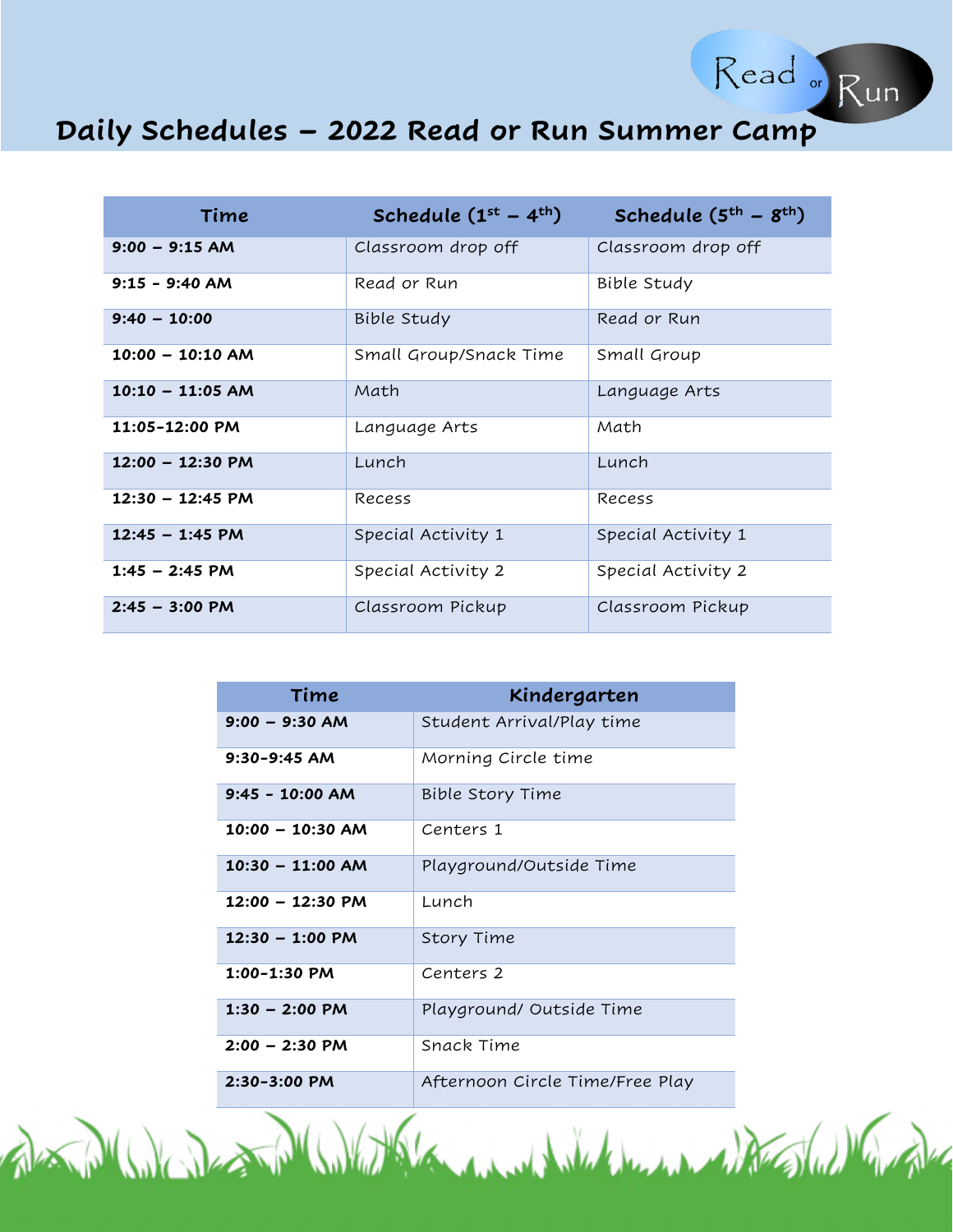### **Frequently Asked Questions**



#### **How big are the class size?**

We will look to limit class sizes to 10 students per class. Students who would like to register into a full class will be placed on a waiting list. If there is enough interest for that grade level we will open another class for that grade level

Read Run

#### **Will there be field trips?**

Each Friday we will have a special activity. This will usually not involve leaving the church. Some camps are charging an extra fee for field trips and those who do not pay the additional charge are asked to stay home those days, since all staff would be needed to supervise kids. If we did field trips each week we would probably

need to do something similar. This is why we have decided to plan team building activities and events at, or close to, church to limit logistical problems.

#### **Is lunch provided?**

Lunch is available this year for an additional charge. If parents choose to pack lunch for their kids, they do not need to pay this fee.

#### **What is the curriculum like?**

All curricula are based on learning standards for the grade that students will be going into in September. All students will be getting books that they will work through during the course of the camp as teachers will also look to develop activities that can help students to apply what they have learned.

#### **What is the policy on masks?**

As of now, we are planning for masks to be optional for students and staff. This may change but will be in accordance with the state requirements.

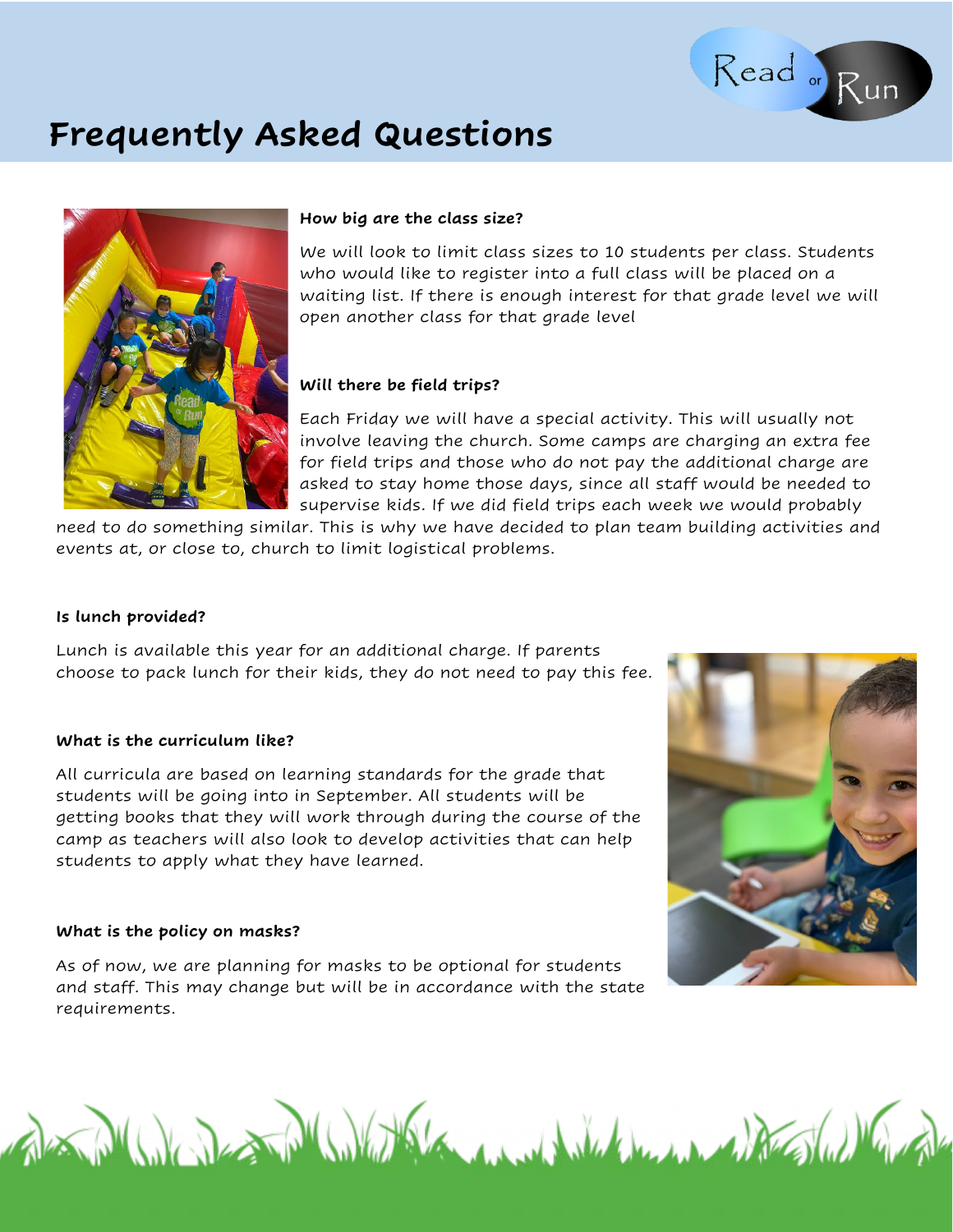

### **2022 Pricing and Discounts**

### **Regular registration price: \$1,100.00/Child**

### **Lunch: \$250.00/Child**

(Checks can be made out to True Light Church and dropped off at church or mailed to 18 Essex rd. Paramus NJ, 07652)

### **Sibling Discount**

\$100 - First sibling registers at full price and each additional sibling receives a \$100 discount

**[Click here to view our online registration form!](https://forms.gle/PcfDKUfoVPVx8kUP8)**

### **Refund Policy**

Payment is due in full in order to reserve your spot. If a parent wishes to cancel by May 15, 2022, he or she may do so for a full refund minus a \$100 deposit. After May 15, 2022 parents may cancel to receive half of tuition back. No refunds will be issued after July 1, 2022

\* At the end of the year, True Light Church can provide parents with a letter showing proof of childcare expenses for tax purposes.

\*\*At this time, we are only accepting registration for the entire duration of the camp. No partial registration is currently available.

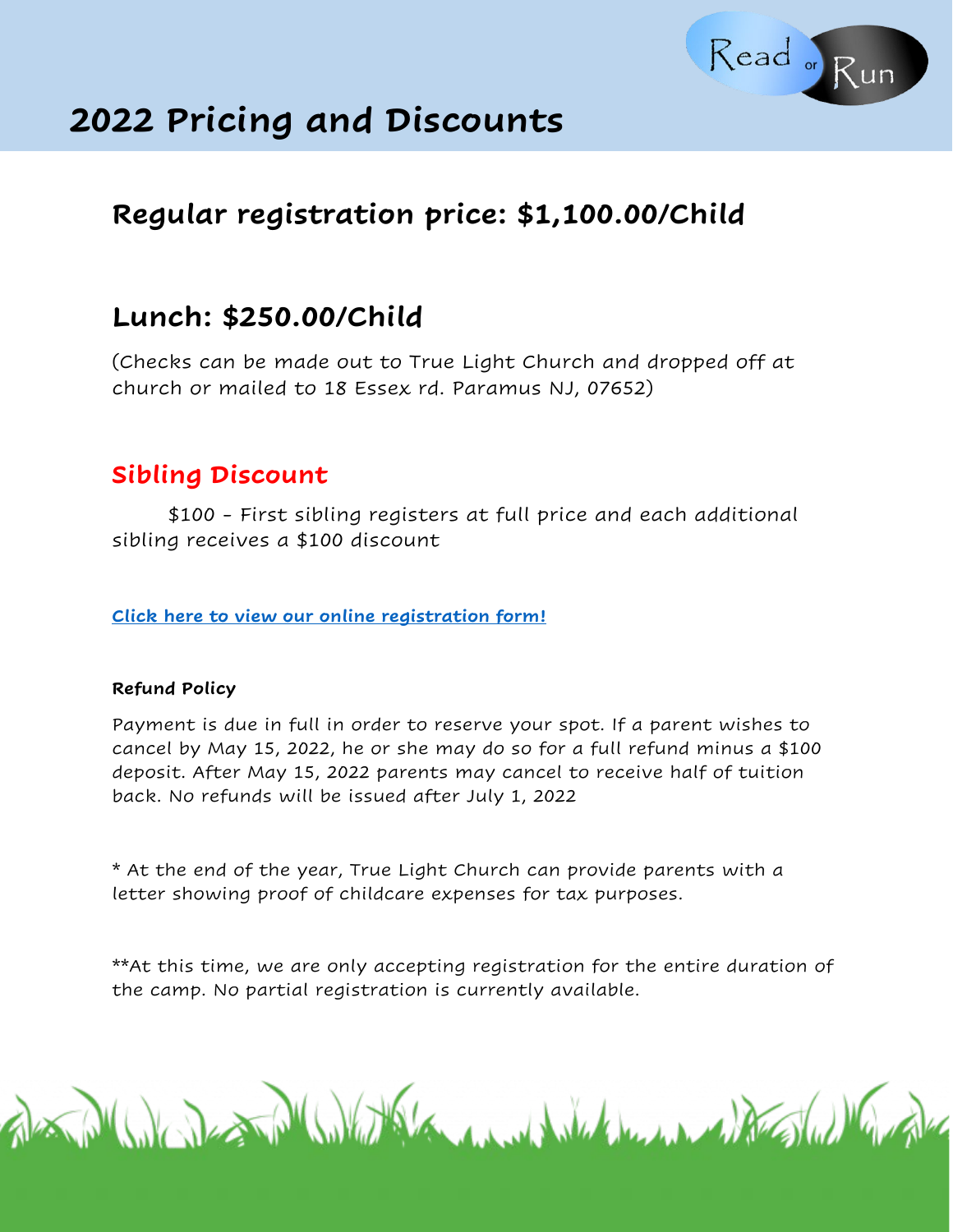### **Contact Information**





### **Andrew Piascik**

### **Read or Run Summer School Director**

I am extremely excited about this summer and am looking forward to all it has in store. I have helped run this program and served at True Light for over 5 years, while also educating as a high school science teacher in NJ public schools. As a teacher and parent of 4, I have seen all the challenges students have faced with online/hybrid learning, not to mention the inability to meet one another. I think that this is an opportunity for students to feel some sort of normalcy again and, honestly, I can't wait!

**Contact:**  [Andrew.piascik@gmail.com](mailto:Andrew.piascik@gmail.com) 973-647-0040

### **Kumhee Gloria Kim**

### **Read or Run Summer School Director**

I have been serving at True Light Toddler Ministry for the past 5 years as a director. I also have experience teaching at daycare and Korean school. I have 3 children and am still working as a pre-K and kindergarten teacher. I am so happy to be working with kids and look forward to continuing to have a positive impact on the children's growth in God's love**.**



**Contact:** [Kumhee7056@gmail.com](mailto:Kumhee7056@gmail.com) 201-301-5029

### **How will we communicate leading up to ROR 2022?**

We will be reaching out to everyone who has registered via email and will continue to do so throughout the summer camp.

### **How will we communicate during ROR 2022?**

We will continue to send out emails, but there will also be a group on Kakaotalk for parents to join if they prefer.

Valence Marshall

**Hope to see you this summer!**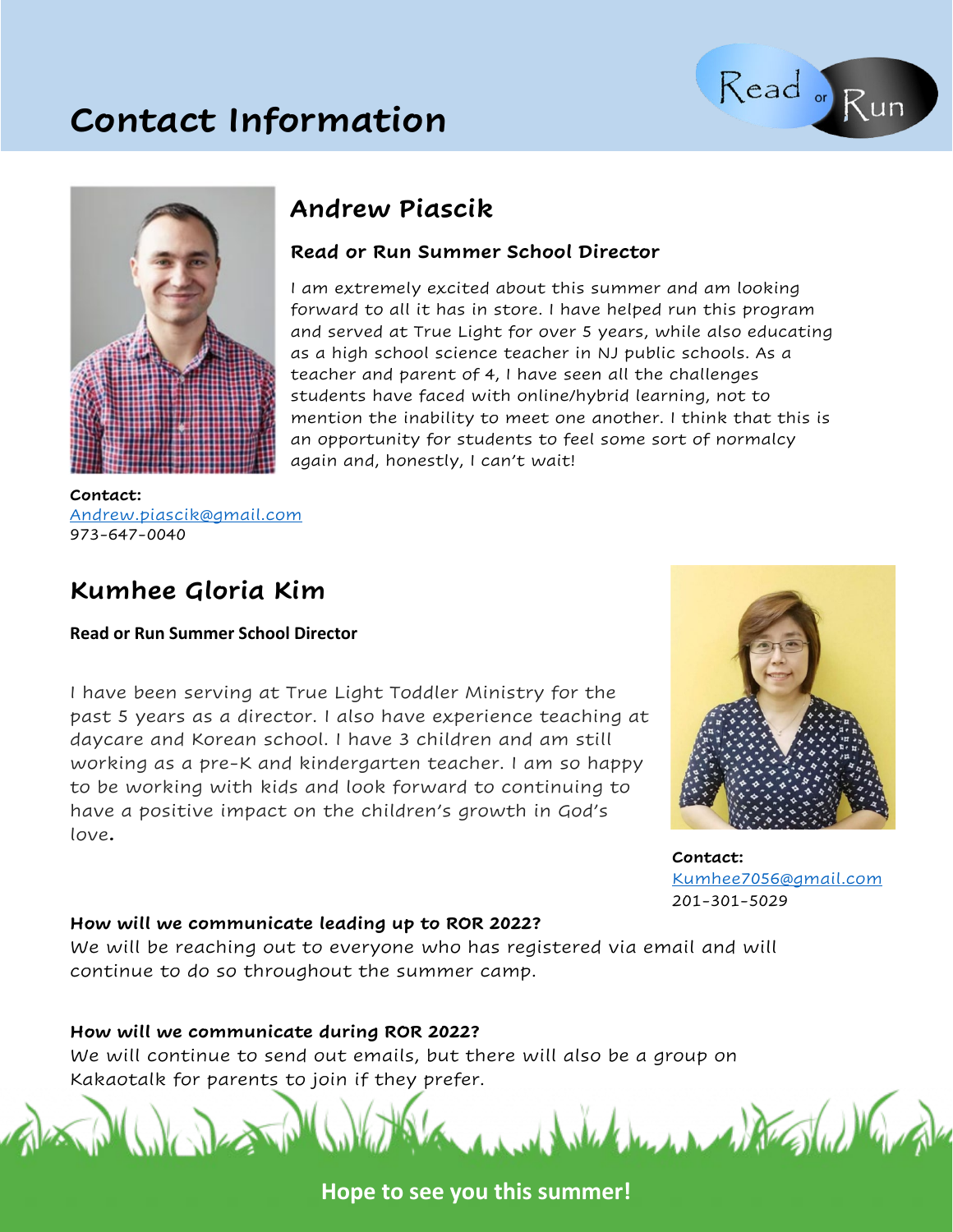## 2022 참빛여름학교등록원서

### 2022 Read or Run Summer School Registration Form

### 개인정보 Personal Information

| <b>Student 1</b> |                    | 한글                                       |                | <b>English</b> |
|------------------|--------------------|------------------------------------------|----------------|----------------|
|                  | 이름 Name            |                                          |                |                |
|                  | 학년 Grade (2022-23) | 생년월일 Date of Birth                       |                | I              |
|                  | Allergies (Y/N)    | <b>Specification:</b>                    |                |                |
| <b>Student 2</b> | 이름 Name            | 한글                                       |                | <b>English</b> |
|                  |                    |                                          |                |                |
|                  | 학년 Grade (2022-23) | 생년월일 Date of Birth                       |                | I              |
|                  | Allergies (Y/N)    | <b>Specification:</b>                    |                |                |
|                  | 이름 Name            | 한글                                       |                | <b>English</b> |
|                  |                    |                                          |                |                |
| <b>Student 3</b> | 학년 Grade (2022-23) | 생년월일 Date of Birth                       |                | I<br>I         |
|                  | Allergies (Y/N)    | <b>Specification:</b>                    |                |                |
| <b>Student 4</b> | 이름 Name            | 한글                                       | <b>English</b> |                |
|                  |                    |                                          |                |                |
|                  | 학년 Grade (2022-23) | 생년월일 Date of Birth<br>$\mathcal{L}$<br>I |                |                |
|                  | Allergies (Y/N)    | <b>Specification:</b>                    |                |                |
|                  |                    | 한글                                       |                | <b>English</b> |
|                  | 이름 Name            |                                          |                |                |
|                  | 주소 Address         |                                          |                |                |
|                  | 이메일 email          |                                          |                |                |
| 보호자              |                    | (Home)                                   |                |                |
| <b>Parents</b>   | 전화번호 Phone         | (Work)                                   |                |                |
| <b>Guardian</b>  | 이름 Name            | (Cell)<br>한글                             |                | <b>English</b> |
|                  |                    |                                          |                |                |
|                  | 이메일 email          |                                          |                |                |
|                  | 전화번호 Phone         | (Work)                                   | (Cell)         |                |